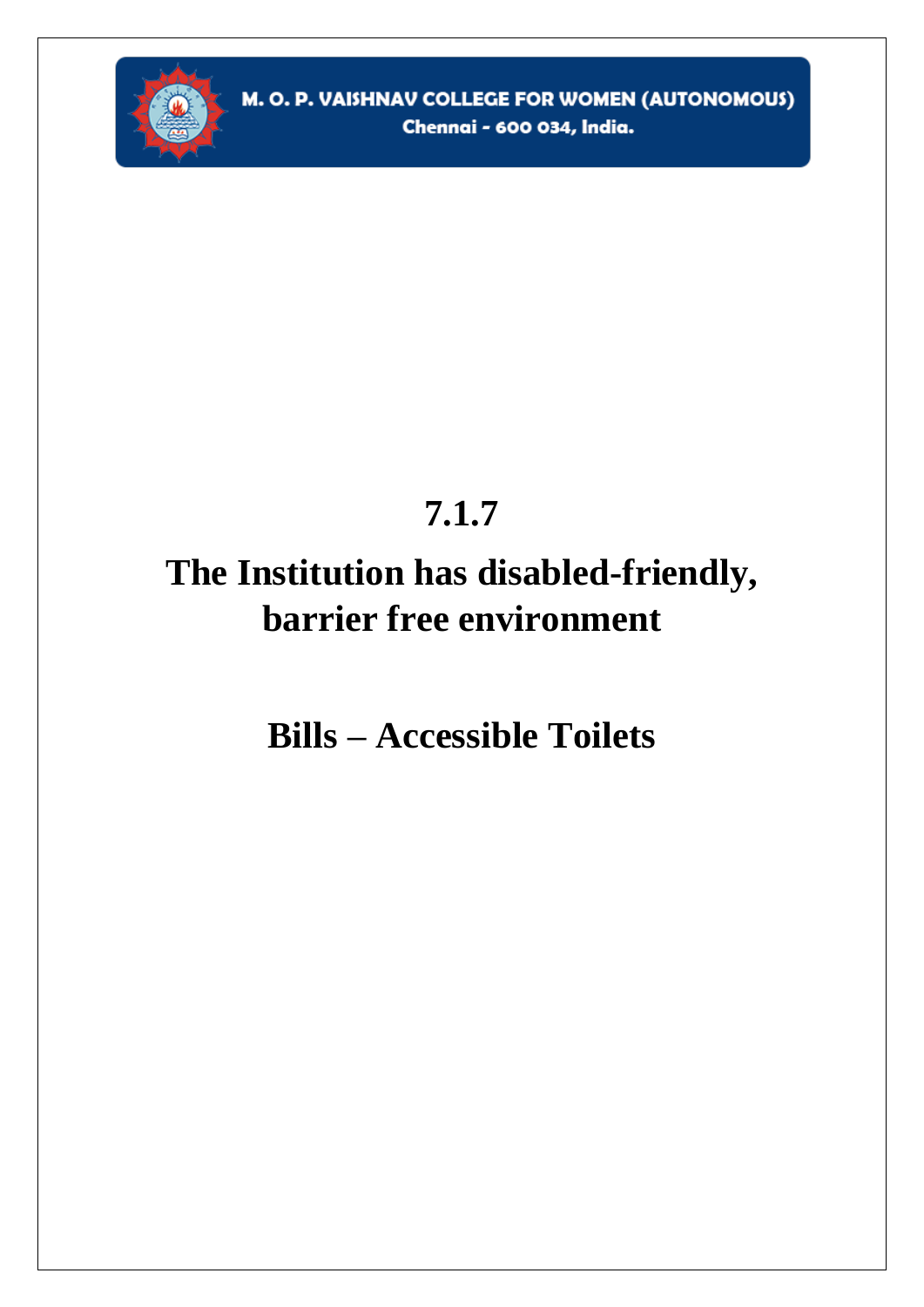

M. O. P. VAISHNAV COLLEGE FOR WOMEN (AUTONOMOUS)

Chennai - 600 034, India.

## **LAKSHMI TRADERS**

37/9 Dhanapal Street, Mettupalayam, West Mambalam, Chennai - 33

DATE: 23.11.2020 **PAN: AOQPL3548E** 

 $7<sub>a</sub>$ M.O.P Vaishnav College for Women Nungambakkam, G Chennai- 600 034

Sir/Madam.

Sub: Invoice for S.S 304 grade Handling work - Reg (Room Nos 1T1,2T1,3T1,4T1,5T1)

. S.S 304 3mm 1 running fit x 420.00 90 running fit : Rs. 37800

· Plumbing 5T1 Health faucet ,4T1 Western tank leakage, 4T3 Tank leakage, 1T3 Tank leakage, AT1 Blocked 4inch & 2.5inch PVC pipe removing & refixing and Civil work (including labour charges)

: Rs. 10500

### TOTAL AMOUNT : RS.48300/-

Cheque in favour of LAKSHMI A/C NO : 6747162493 IFSC CODE : IDIB000C115

Lakshmitraders<br>
N - Scirit<u>holding</u><br>
Phonology work at the Building<br>
Phonology of the rest.<br>
Pipes by the rest.<br>
River Thankyou

 $\alpha_{\beta}$ **Signature of the Principal** Principal

M.O.P. Vaishnav College for Women (Autonomous) No. 20, IV Lane, Nungambakkam High Road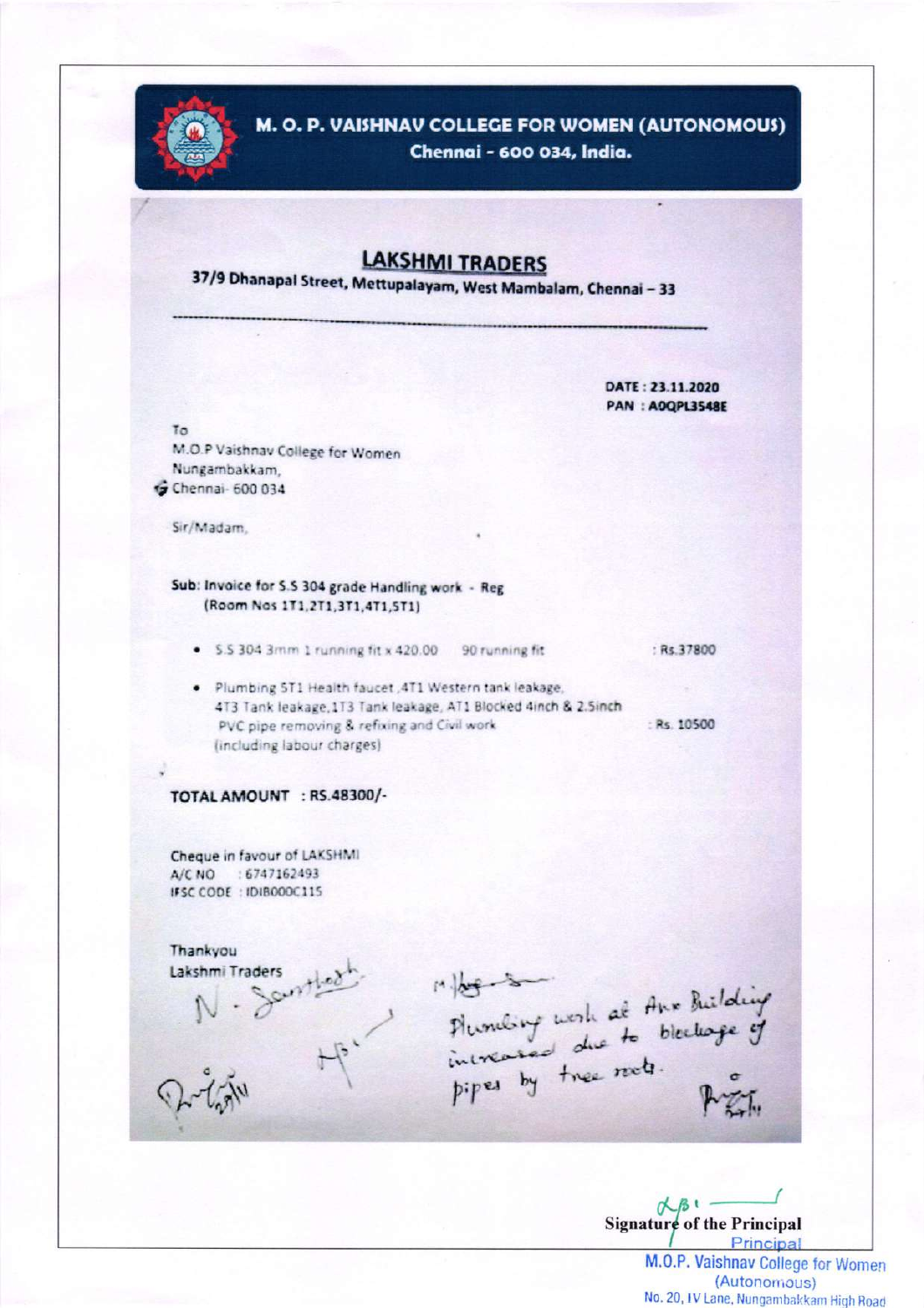

## M. O. P. VAISHNAV COLLEGE FOR WOMEN (AUTONOMOUS) Chennai - 600 034, India.

#### M.O.P. VAISHNAV COLLEGE FOR WOMEN (AUTONOMOUS), **CHENNAI - 6000034**

To

21-10-2019

Ms. Uma Maheswari, Head, Department of Sociology,

#### Madam,

Sub: B.A.SOCIO. End Semester Examination -NOVEMBER 2019 Scribe allotted to Ms. Kurnika Shrivastava - Reg. No. 193711031070

With reference to the above I am to inform you that Ms. Kurnika Shrivastava I year student of B.A.- SOCIOLOGY has been allotted scribe for three written papers on 23-10-2019, 30-10-2019 and 02-11-2019 (9.00 A.M. TO 12.NOON) during the ensuing End Semester Examination of NOVEMBER 2019as a special case.

Yours faithfully,

K. C Kimangal

Copy to: 1) Chief Superintendent d> 2) Ms. Kurnika Shrivastava 3) Dr. Pavithra M Davey  $\sim$ 

 $R_{B}$ Signature of the Principal Principal

M.O.P. Vaishnav College for Women (Autonomous) No. 20, IV Lane, Nungambakkam High Road